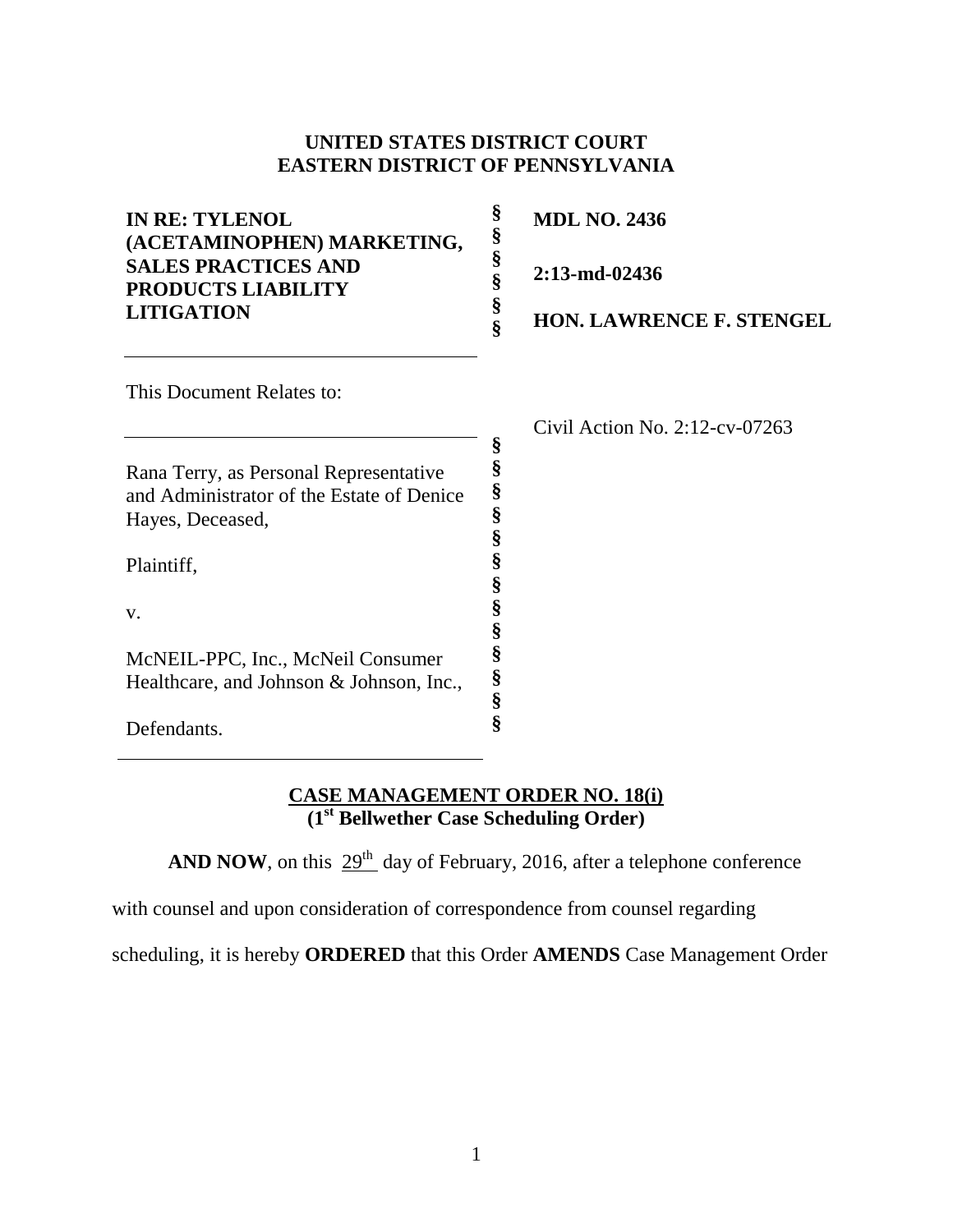18 (13-md-2436, Doc. No. 185; 12-cv-7263, Doc. No. 30 entered on January 29, 2015), and all pertinent subsequent revisions of Case Management Order  $18<sup>1</sup>$  as follows:

- 1. The case of Rana Terry v. McNeil-PPC, Inc., et al., Civil Action No. 2:12-cv-07263 ("the Terry case"), is selected as the first bellwether case to proceed to trial from the Tylenol liver injury cases pending in MDL No. 2436.
- 2. A final pre-trial conference will be held on **Wednesday, September 7, 2016** at **10:00 a.m. in Courtroom 14B**, U.S. Courthouse, 601 Market Street, Philadelphia, PA.
- 3. The trial of the Terry case shall commence on **Monday, September 19, 2016**, with the reporting of the venire for completion of jury questionnaires.
- 4. Pre-trial proceedings in the Terry case shall be completed in accordance with the below schedule:

# **A. MOTIONS PRACTICE**<sup>2</sup>

The following schedule governs forthcoming motions:

All other provisions of CMO 18 and its subsequent amendments not addressed in this Order remain unchanged.

 $\overline{\phantom{a}}$  $1 \text{ See } CMO 18(a)(13 \text{ -} \text{md} - 2436, \text{ Doc. No. } 187; 12 \text{ -cv} - 7263, \text{Doc. No. } 31 \text{ entered on February } 25, 2015); \text{ CMO}$ 18(b)(13-md-2436, Doc. No. 197; 12-cv-2463, Doc. No. 32 entered on April 13, 2015); CMO 18(c)(13-md-2436, Doc. No. 202; 12-cv-7263, Doc. No. 39 entered on May 5, 2015); CMO 18(d)(amendment regarding Deposition Designation Protocol and Schedule)(13-md-2436, Doc. No. 207; 12-cv-7263, Doc. No. 40 entered on May 18, 2015); CMO 18(e)(amendment regarding Dispositive Motion Deadlines)(13-md-2436, Doc. No. 210; 12-cv-7263, Doc. No. 43 dated May 20, 2015); CMO 18(f)(amendment regarding Dispositive Motion Deadlines)(13-md-2436, Doc. No. 213; 12-cv-7263, Doc. No. 44 dated May 26, 2015); CMO 18(g)(amendment regarding Dispositive Motion Deadlines)(13-md-2436, Doc. No. 232; 12-cv-7263, Doc. No. 84 entered on June 15, 2015); CMO 18(h)(continuing trial and vacating pre-trial items not already pending)(13-md-2436, Doc. No. 253; 12-cv-7263, Doc. No. 161 entered on July 14, 2015).

<sup>&</sup>lt;sup>2</sup> The parties are permitted to submit additional Daubert motions in accordance with the Order entered on January 21, 2016. Oral argument on outstanding Daubert motions will be scheduled in separate Orders, to be issued at a later time. The Court heard oral argument on Daubert motions pertaining to Dr. Cheryl Blume and Marvin Goldberg on December 16, 2015 and oral argument on Daubert motions pertaining to Dr. Judith Jones and Gerald Rachanow on February 17, 2016.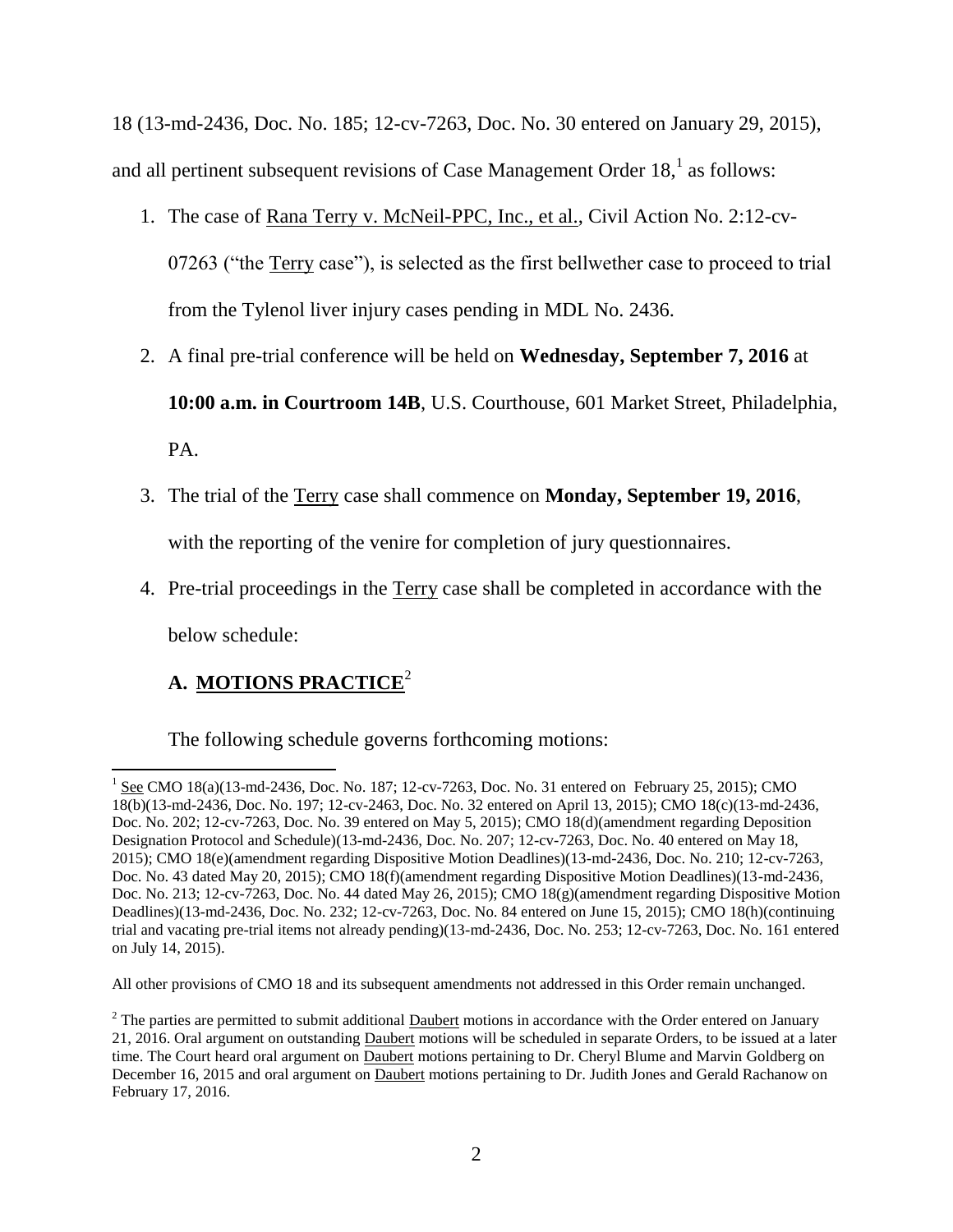| Parties' Motions Regarding Use of<br>Confidential/Highly Confidential<br>Information at Trial Due <sup>3</sup> | Wednesday, March 30, 2016                                   |
|----------------------------------------------------------------------------------------------------------------|-------------------------------------------------------------|
| Oppositions to Motions on Confidential/<br>Highly Confidential Information Usage at<br><b>Trial Due</b>        | Wednesday, April 13, 2016                                   |
| Oral Argument on Confidential Information<br><b>Motions</b>                                                    | Wednesday, April 27, 2016<br>(at monthly status conference) |

The parties may only file additional pretrial motions with leave of the Court.

## **B. DEPOSITION DESIGNATIONS<sup>4</sup>**

The Court appreciates and understands that certain witnesses' testimony may be

presented to the Jury in this case by previously preserved videotaped testimony that has

been taken in these MDL proceedings.

l

 $3$  The parties are expected to meet and confer before filing motions related to the use of confidential/highly confidential information at trial. If the parties cannot agree on how the information should be treated at trial, they should file motions on the areas that remain in dispute.

<sup>&</sup>lt;sup>4</sup> Service of all submissions described herein shall occur no later than 1:00 p.m. EST on the date identified.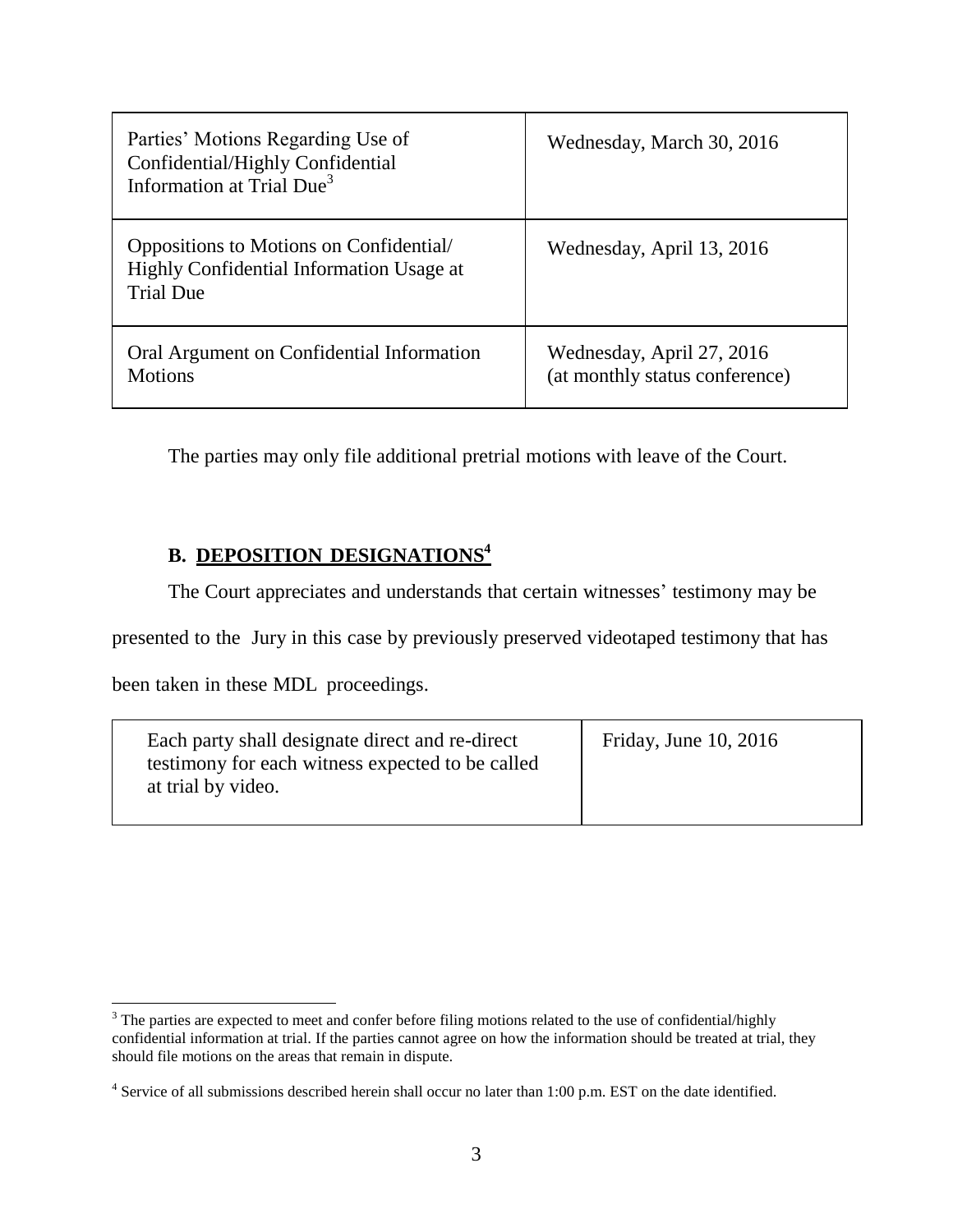| Each party shall serve objections to the opposing<br>party's direct and redirect designations and<br>designate rebuttal cross and re-cross<br>examinations for each witness. <sup>5</sup> Objections shall<br>be provided to FTI Consulting in page/line<br>format for completion of deposition transcripts. | Friday, June 24, 2016  |
|--------------------------------------------------------------------------------------------------------------------------------------------------------------------------------------------------------------------------------------------------------------------------------------------------------------|------------------------|
| Each party shall serve objections to the opposing<br>party's designated cross and re-cross<br>examinations. Objections shall be provided to<br>FTI Consulting in page/line format for<br>completion of deposition transcripts.                                                                               | Friday, July $1, 2016$ |
| The parties shall meet and confer to attempt to<br>resolve objections to deposition designations.                                                                                                                                                                                                            | Friday, July 15, 2016  |
| The parties shall coordinate finalizing deposition<br>designation transcripts with objections which<br>shall be submitted to the Court for review.<br>Following this deadline, parties shall not be<br>permitted to alter their designations without<br>permission from the Court.                           | Friday, July 22, 2016  |

#### **C. PROPOSED JURY INSTRUCTIONS AND VERDICT FORMS**

Each party to file its Proposed Jury Instructions and Verdict Form pursuant to Judge Stengel's Procedure's Manual ¶17.

 $\overline{\phantom{a}}$ 

Monday, August 29, 2016

 $<sup>5</sup>$  As discussed on the January 27, 2016 telephonic conference with counsel, the Court reminds the parties to</sup> minimize unnecessary objections, such as "asked and answered," "leading question," "argumentative." The parties shall endeavor to set forth substantive objections only, for the Court to consider.

<sup>&</sup>lt;sup>6</sup> The party initially designating from a deposition shall pay the expenses associated with the videos and production of the Deposition Packages for that witness. In the event both parties initially designate from the same witness, costs for the preparation of the Deposition Package shall be shared evenly.